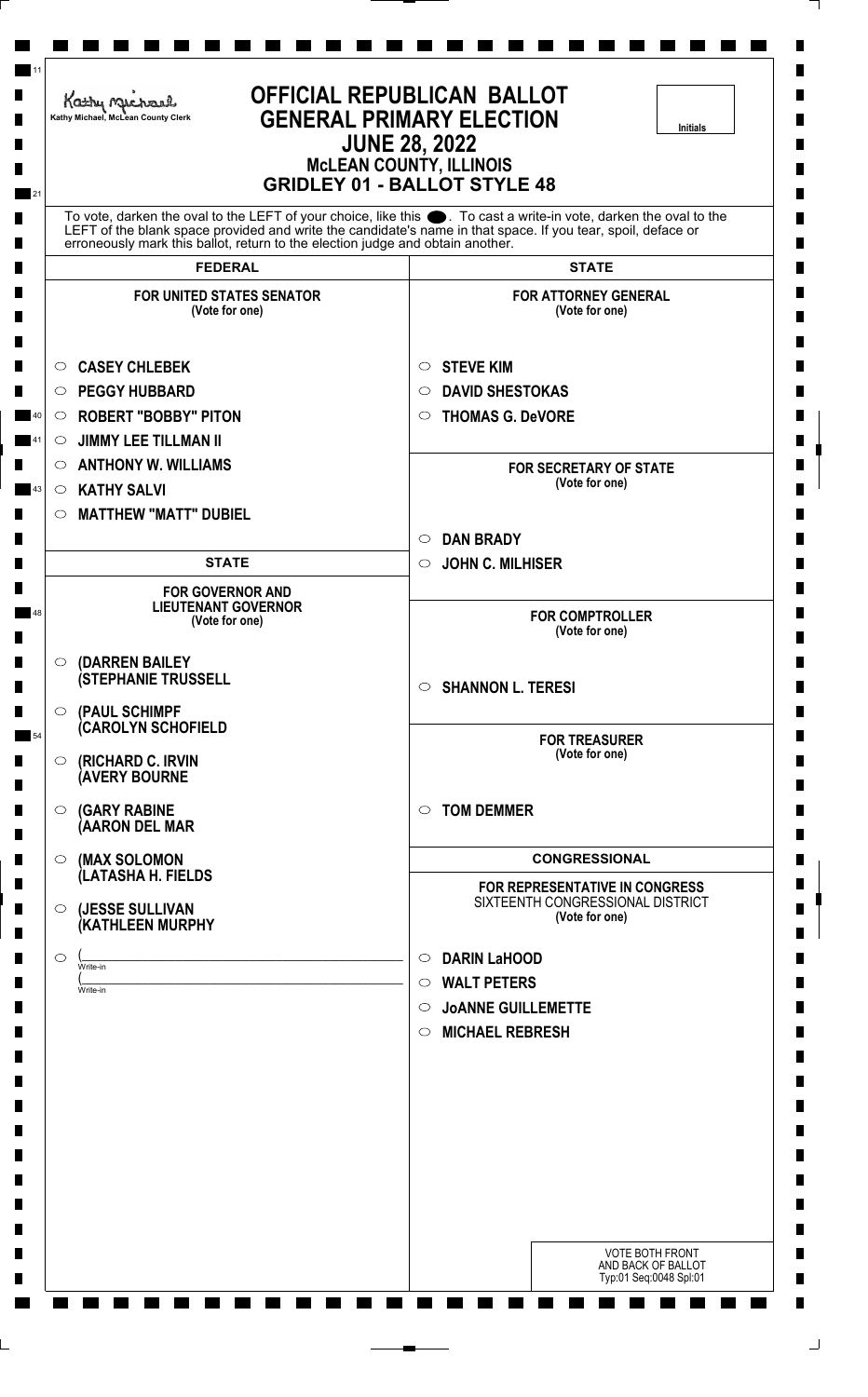| <b>LEGISLATIVE</b>                                                                                                         | <b>JUDICIAL</b>                                                                                                                     |
|----------------------------------------------------------------------------------------------------------------------------|-------------------------------------------------------------------------------------------------------------------------------------|
| <b>FOR STATE SENATOR</b><br>FIFTY-THIRD LEGISLATIVE DISTRICT<br>(Vote for one)                                             | FOR JUDGE OF THE CIRCUIT COURT<br>ELEVENTH JUDICIAL CIRCUIT<br>(To fill the vacancy of the Hon. Scott Drazewski)<br>(Vote for one)  |
| <b>JASON BARICKMAN</b><br>$\circ$                                                                                          | <b>CARLA BARNES</b><br>$\circ$                                                                                                      |
| <b>REPRESENTATIVE</b>                                                                                                      |                                                                                                                                     |
| <b>FOR REPRESENTATIVE</b><br>IN THE GENERAL ASSEMBLY<br>ONE HUNDRED AND FIFTH<br>REPRESENTATIVE DISTRICT<br>(Vote for one) | FOR JUDGE OF THE CIRCUIT COURT<br>ELEVENTH JUDICIAL CIRCUIT<br>(To fill the vacancy of the Hon. Paul G. Lawrence)<br>(Vote for one) |
| <b>DONALD RAY RIENTS</b><br>$\circ$                                                                                        | <b>DON KNAPP</b><br>$\circ$                                                                                                         |
| <b>DENNIS TIPSWORD, JR.</b><br>$\circ$                                                                                     | <b>AMY McFARLAND</b><br>$\circ$                                                                                                     |
| <b>MIKE KIRKTON</b><br>$\circ$                                                                                             |                                                                                                                                     |
| <b>KYLE HAM</b><br>$\circ$                                                                                                 | <b>PRECINCT</b>                                                                                                                     |
| <b>COUNTY</b>                                                                                                              | FOR PRECINCT COMMITTEEPERSON<br><b>GRIDLEY 01</b>                                                                                   |
| <b>FOR COUNTY CLERK</b>                                                                                                    | (Vote for one)                                                                                                                      |
| (Vote for one)                                                                                                             | <b>PAUL LAIMING</b><br>$\circ$                                                                                                      |
| <b>KATHY MICHAEL</b><br>$\circ$                                                                                            |                                                                                                                                     |
| <b>FOR COUNTY TREASURER</b><br>(Vote for one)                                                                              |                                                                                                                                     |
| $\circ$ REBECCA C. McNEIL                                                                                                  |                                                                                                                                     |
| <b>FOR COUNTY SHERIFF</b><br>(Vote for one)                                                                                |                                                                                                                                     |
| <b>MATT LANE</b><br>$\circ$                                                                                                |                                                                                                                                     |
| <b>REGIONAL OFFICE</b><br>OF EDUCATION                                                                                     |                                                                                                                                     |
| FOR REGIONAL SUPERINTENDENT OF SCHOOLS<br>(MASON, TAZEWELL AND WOODFORD COUNTIES)<br>(Vote for one)                        |                                                                                                                                     |
| <b>JEFFREY SHANE EKENA</b><br>$\circ$                                                                                      |                                                                                                                                     |
| <b>COUNTY BOARD</b>                                                                                                        |                                                                                                                                     |
| <b>FOR COUNTY BOARD MEMBER</b><br><b>COUNTY BOARD DISTRICT 1</b><br>(Vote for not more than two)                           |                                                                                                                                     |
| <b>ADAM REEVES</b><br>$\circ$                                                                                              |                                                                                                                                     |
| $\circ$                                                                                                                    | YOU HAVE NOW                                                                                                                        |
| Write-in                                                                                                                   | <b>COMPLETED VOTING</b>                                                                                                             |
|                                                                                                                            | <b>VOTE BOTH FRONT</b><br>AND BACK OF BALLOT<br>Typ:01 Seq:0048 Spl:01                                                              |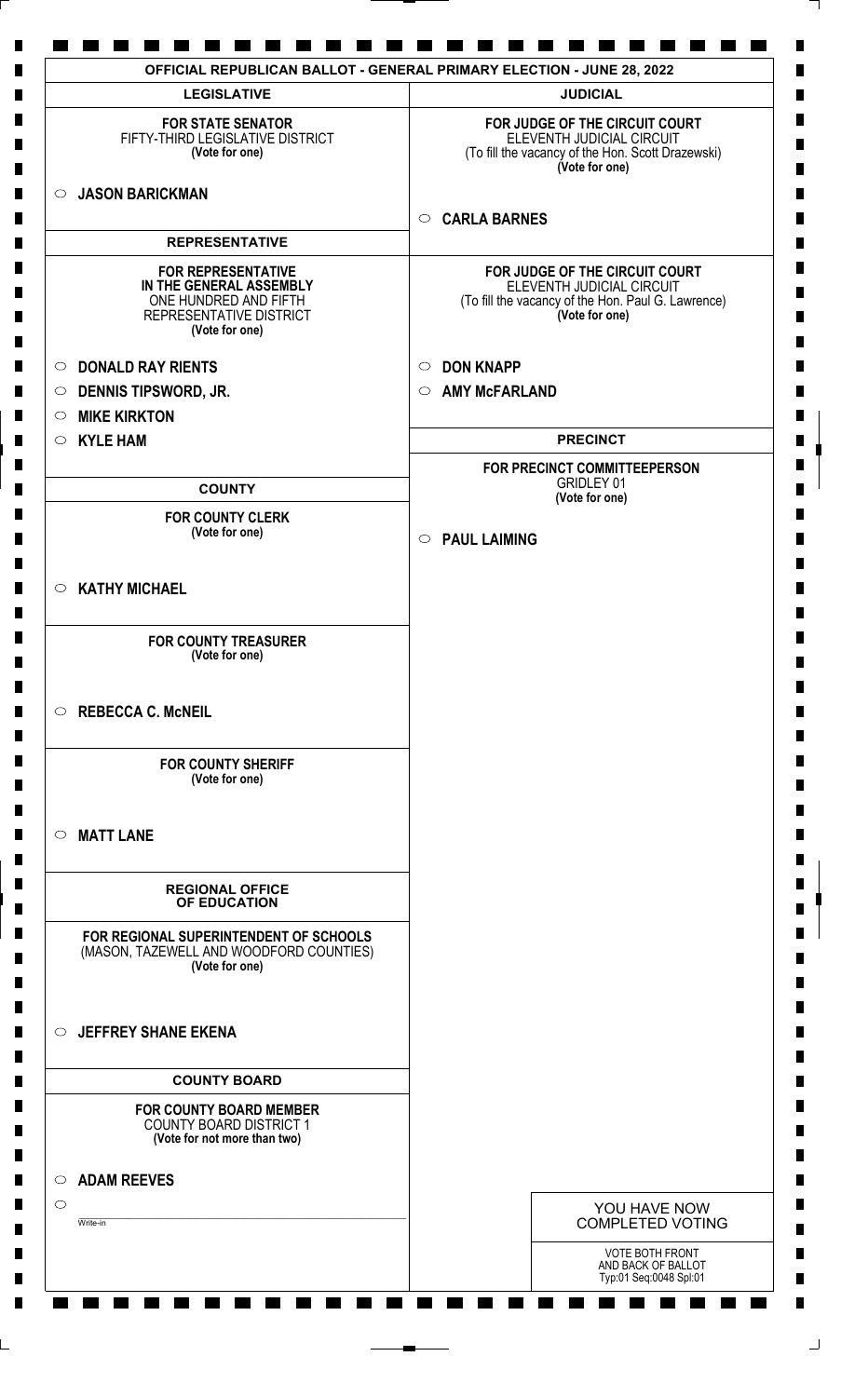| <b>OFFICIAL REPUBLICAN BALLOT</b><br>Kathy Michael<br><b>GENERAL PRIMARY ELECTION</b><br>Kathy Michael, McLean County Clerk<br><b>Initials</b><br><b>JUNE 28, 2022</b><br><b>McLEAN COUNTY, ILLINOIS</b><br><b>GRIDLEY 01 - BALLOT STYLE 49</b>                                                                     |                                                                           |  |  |
|---------------------------------------------------------------------------------------------------------------------------------------------------------------------------------------------------------------------------------------------------------------------------------------------------------------------|---------------------------------------------------------------------------|--|--|
| To vote, darken the oval to the LEFT of your choice, like this ●. To cast a write-in vote, darken the oval to the<br>LEFT of the blank space provided and write the candidate's name in that space. If you tear, spoil, deface or<br>erroneously mark this ballot, return to the election judge and obtain another. |                                                                           |  |  |
| <b>FEDERAL</b>                                                                                                                                                                                                                                                                                                      | <b>STATE</b>                                                              |  |  |
| <b>FOR UNITED STATES SENATOR</b><br>(Vote for one)                                                                                                                                                                                                                                                                  | <b>FOR ATTORNEY GENERAL</b><br>(Vote for one)                             |  |  |
| <b>CASEY CHLEBEK</b><br>$\circ$                                                                                                                                                                                                                                                                                     | <b>STEVE KIM</b><br>$\circ$                                               |  |  |
| <b>PEGGY HUBBARD</b><br>O                                                                                                                                                                                                                                                                                           | <b>DAVID SHESTOKAS</b><br>O                                               |  |  |
| $\circ$ ROBERT "BOBBY" PITON                                                                                                                                                                                                                                                                                        | <b>THOMAS G. DeVORE</b><br>$\circ$                                        |  |  |
| <b>JIMMY LEE TILLMAN II</b><br>$\circ$                                                                                                                                                                                                                                                                              |                                                                           |  |  |
| <b>ANTHONY W. WILLIAMS</b><br>$\circ$                                                                                                                                                                                                                                                                               | <b>FOR SECRETARY OF STATE</b><br>(Vote for one)                           |  |  |
| <b>KATHY SALVI</b><br>$\circ$                                                                                                                                                                                                                                                                                       |                                                                           |  |  |
| <b>MATTHEW "MATT" DUBIEL</b><br>$\circ$                                                                                                                                                                                                                                                                             | <b>DAN BRADY</b><br>$\circ$                                               |  |  |
| <b>STATE</b>                                                                                                                                                                                                                                                                                                        | <b>JOHN C. MILHISER</b><br>$\circ$                                        |  |  |
| <b>FOR GOVERNOR AND</b>                                                                                                                                                                                                                                                                                             |                                                                           |  |  |
| <b>LIEUTENANT GOVERNOR</b><br>(Vote for one)                                                                                                                                                                                                                                                                        | <b>FOR COMPTROLLER</b><br>(Vote for one)                                  |  |  |
| (DARREN BAILEY<br>$\circ$                                                                                                                                                                                                                                                                                           |                                                                           |  |  |
| <b>(STEPHANIE TRUSSELL</b>                                                                                                                                                                                                                                                                                          | <b>SHANNON L. TERESI</b><br>$\circ$                                       |  |  |
| (PAUL SCHIMPF<br>$\circ$                                                                                                                                                                                                                                                                                            |                                                                           |  |  |
| (CAROLYN SCHOFIELD                                                                                                                                                                                                                                                                                                  | <b>FOR TREASURER</b>                                                      |  |  |
| (RICHARD C. IRVIN<br>$\circ$<br><b>(AVERY BOURNE</b>                                                                                                                                                                                                                                                                | (Vote for one)                                                            |  |  |
| <b>(GARY RABINE</b><br>$\circ$<br>(AARON DEL MAR                                                                                                                                                                                                                                                                    | <b>TOM DEMMER</b><br>$\circ$                                              |  |  |
| (MAX SOLOMON<br>$\circ$                                                                                                                                                                                                                                                                                             | <b>CONGRESSIONAL</b>                                                      |  |  |
| (LATASHA H. FIELDS                                                                                                                                                                                                                                                                                                  | FOR REPRESENTATIVE IN CONGRESS                                            |  |  |
| (JESSE SULLIVAN<br>$\circ$<br>(KATHLEEN MURPHY                                                                                                                                                                                                                                                                      | SIXTEENTH CONGRESSIONAL DISTRICT<br>(Vote for one)                        |  |  |
| $\circ$<br>Write-in                                                                                                                                                                                                                                                                                                 | <b>DARIN LaHOOD</b><br>$\circ$                                            |  |  |
| Write-in                                                                                                                                                                                                                                                                                                            | <b>WALT PETERS</b><br>$\circ$                                             |  |  |
|                                                                                                                                                                                                                                                                                                                     | <b>JOANNE GUILLEMETTE</b><br>$\circ$<br><b>MICHAEL REBRESH</b><br>$\circ$ |  |  |
|                                                                                                                                                                                                                                                                                                                     |                                                                           |  |  |
|                                                                                                                                                                                                                                                                                                                     |                                                                           |  |  |
|                                                                                                                                                                                                                                                                                                                     |                                                                           |  |  |
|                                                                                                                                                                                                                                                                                                                     |                                                                           |  |  |
|                                                                                                                                                                                                                                                                                                                     |                                                                           |  |  |
|                                                                                                                                                                                                                                                                                                                     |                                                                           |  |  |
|                                                                                                                                                                                                                                                                                                                     |                                                                           |  |  |
|                                                                                                                                                                                                                                                                                                                     | <b>VOTE BOTH FRONT</b><br>AND BACK OF BALLOT<br>Typ:01 Seq:0049 Spl:01    |  |  |